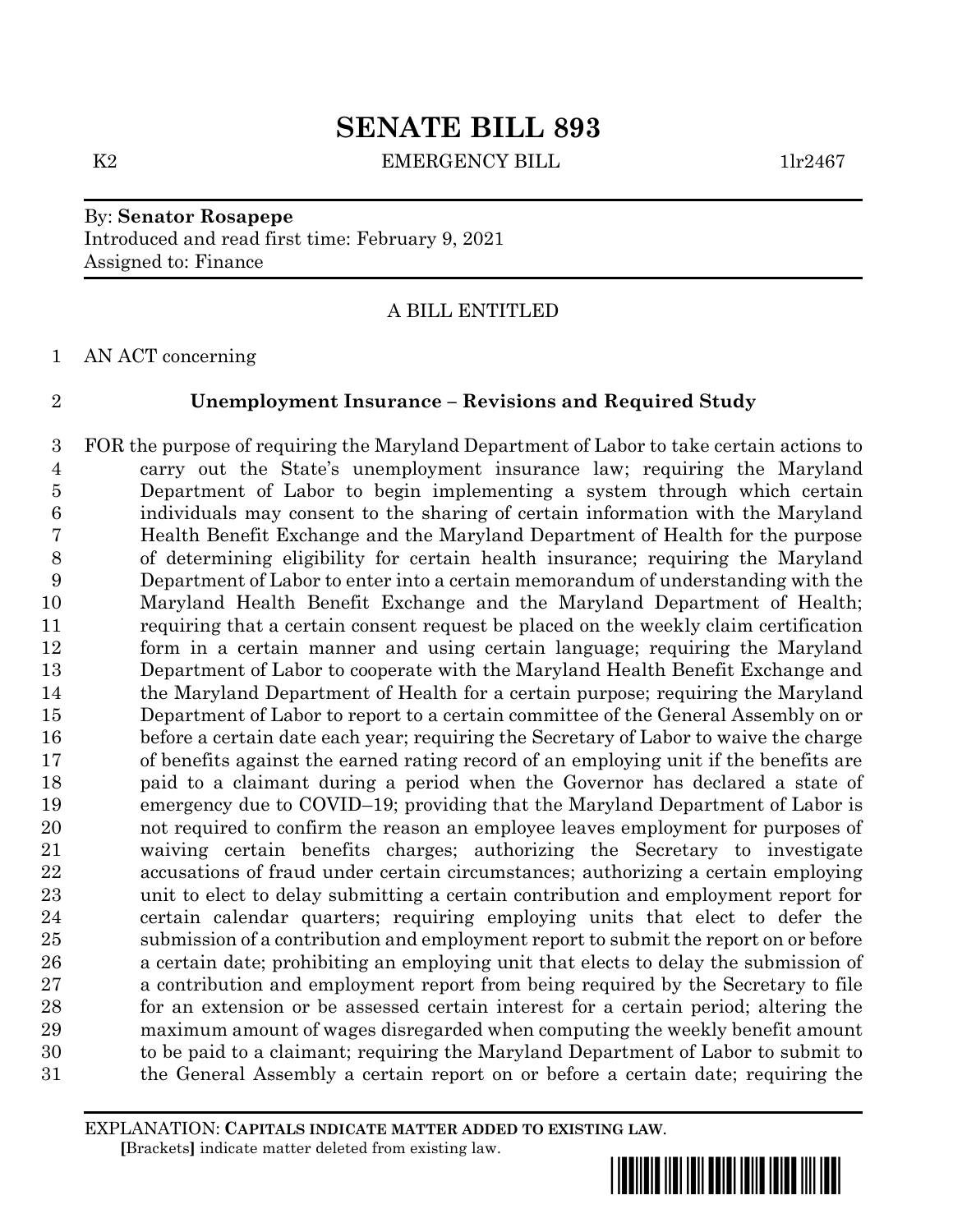#### **SENATE BILL 893**

 Maryland Department of Labor to conduct a certain study; requiring the Maryland Department of Labor to report its findings and recommendations to the Governor and the General Assembly on or before a certain date; requiring the Maryland Department of Labor, on or before a certain date, to identify all changes in federal regulations and guidance that would expand access to unemployment benefits or reduce bureaucratic hurdles to prompt approval of unemployment benefits; requiring the Maryland Department of Labor, on or before a certain date, to revise State unemployment insurance rules and practices for a certain purpose; making a conforming change; making this Act an emergency measure; and generally relating to unemployment insurance.

- BY adding to
- Article Labor and Employment
- Section 8–109
- Annotated Code of Maryland
- (2016 Replacement Volume and 2020 Supplement)
- BY repealing and reenacting, with amendments,
- Article Labor and Employment
- Section 8–611(k), 8–626, 8–628, and 8–803(d)
- Annotated Code of Maryland
- (2016 Replacement Volume and 2020 Supplement)
- SECTION 1. BE IT ENACTED BY THE GENERAL ASSEMBLY OF MARYLAND, That the Laws of Maryland read as follows:
- 

# **Article – Labor and Employment**

**8–109.**

 **(A) IN CARRYING OUT THE REQUIREMENTS OF THIS TITLE, THE DEPARTMENT SHALL:**

 **(1) ENSURE THAT AN INDIVIDUAL CONTACTING THE DEPARTMENT HAS ADEQUATE AND TIMELY ACCESS TO LANGUAGE AND INTERPRETIVE SERVICES;**

 **(2) ESTABLISH SYSTEMS AND PROCEDURES THAT ENSURE THAT AN INDIVIDUAL DOES NOT NEED TO WAIT ON HOLD BEFORE BEING OFFERED AN OPPORTUNITY TO LEAVE A PHONE NUMBER TO RECEIVE A CALL BACK;**

 **(3) ENSURE THAT PHONE CALLS MADE BY DEPARTMENT STAFF AND CONTRACTORS APPEAR ON CALLER ID AS ORIGINATING FROM THE DEPARTMENT;**

 **(4) ENSURE THAT VOICEMAIL MESSAGES LEFT BY DEPARTMENT STAFF OR CONTRACTORS INCLUDE CLEAR INSTRUCTIONS FOR NEXT STEPS,**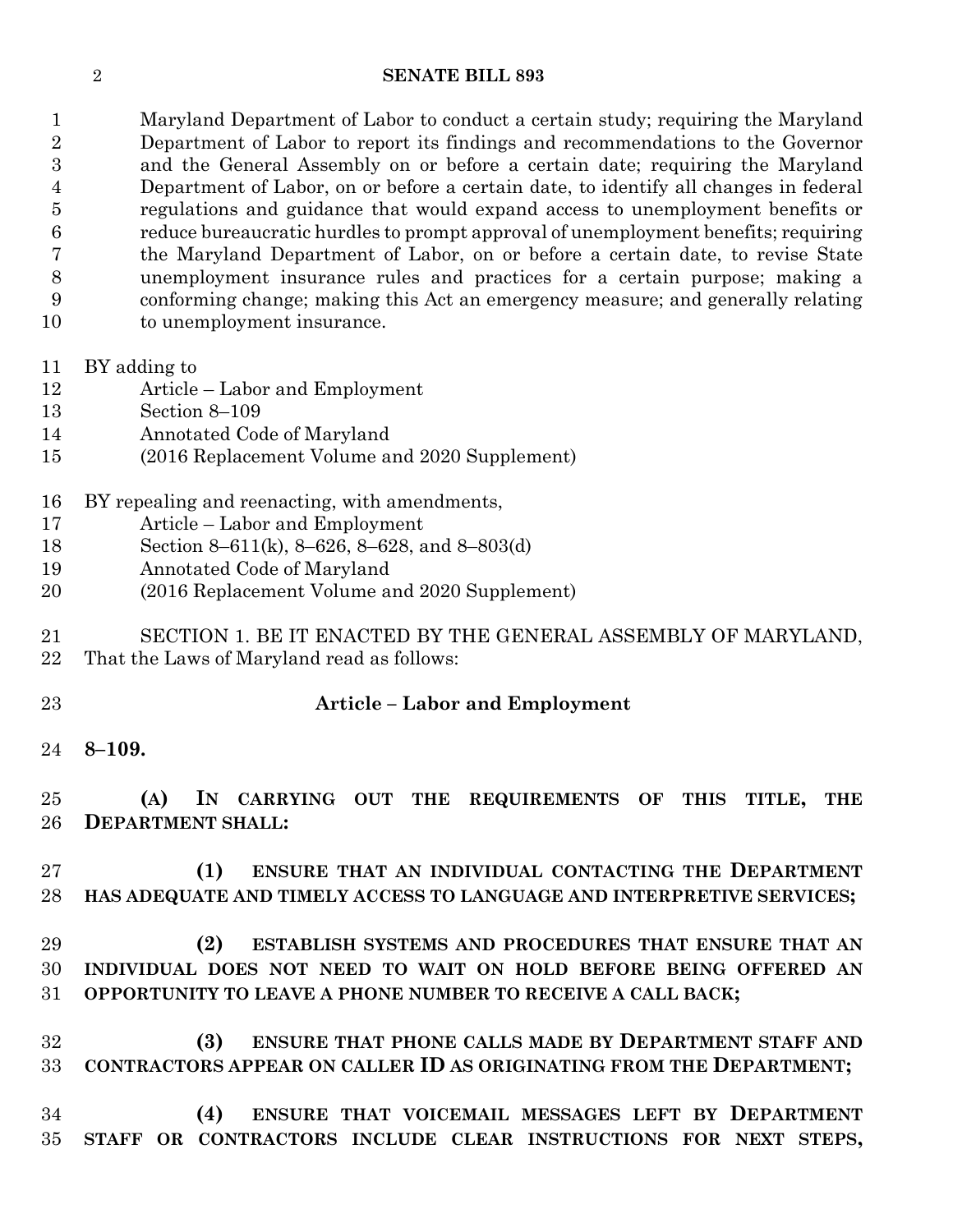**INCLUDING A CALL–BACK NUMBER OTHER THAN THE GENERAL NUMBER FOR UNEMPLOYMENT INSURANCE ASSISTANCE;**

 **(5) ESTABLISH PROCEDURES THAT REQUIRE ATTEMPTS BY THE DEPARTMENT TO CONTACT AN INDIVIDUAL RELATED TO A CLAIM FOR BENEFITS TO BE TIMED IN A WAY SUCH THAT THE CALLS OCCUR OVER CONSECUTIVE AND MULTIPLE DAYS;**

 **(6) ENSURE THAT THE APPLICATION FOR UNEMPLOYMENT INSURANCE BENEFITS EXPLICITLY AND CONVENIENTLY PROVIDES APPLICANTS WITH THREE OPTIONS FOR THE PAYMENT OF BENEFITS:**

**(I) A PAPER CHECK;**

**(II) DIRECT DEPOSIT; OR**

**(III) A STATE–ISSUED DEBIT CARD;**

 **(7) ENSURE THAT IF AN INDIVIDUAL DOES NOT CHOOSE A PAPER CHECK OR A STATE–ISSUED DEBIT CARD AS THE METHOD FOR RECEIVING BENEFITS, BENEFITS WILL BE DEPOSITED DIRECTLY INTO THE INDIVIDUAL'S BANK ACCOUNT AS THE DEFAULT METHOD;**

 **(8) ENSURE THAT AN INDIVIDUAL FILING A CLAIM FOR BENEFITS IS INFORMED OF THE OPTION OF AUTOMATICALLY TRANSFERRING FUNDS INTO A PERSONAL CHECKING ACCOUNT AND PROVIDES A MECHANISM TO MAKE THE REQUEST;**

 **(9) ESTABLISH SYSTEMS, PROCESSES, AND PROCEDURES THAT ENABLE AN INDIVIDUAL FILING A CLAIM FOR BENEFITS TO TRACK THE STATUS OF A CLAIM, INCLUDING THE ANTICIPATED TIMELINE FOR THE RESOLUTION OF EACH PARTICULAR CLAIM;**

 **(10) ENSURE THAT AN OVERPAYMENT NOTICE SENT TO AN INDIVIDUAL RECEIVING BENEFITS INCLUDES INFORMATION ABOUT THE CAUSE OF THE OVERPAYMENT AND THE PERIOD DURING WHICH THE OVERPAYMENT OCCURRED;**

- **(11) ESTABLISH AND MAINTAIN A PLAN TO:**
- **(I) FILL ALL OPEN POSITIONS WITHIN THE DIVISION OF UNEMPLOYMENT INSURANCE IN A TIMELY MANNER; AND**
- 
- **(II) IMMEDIATELY FILL ALL POSITIONS WITHIN THE DIVISION**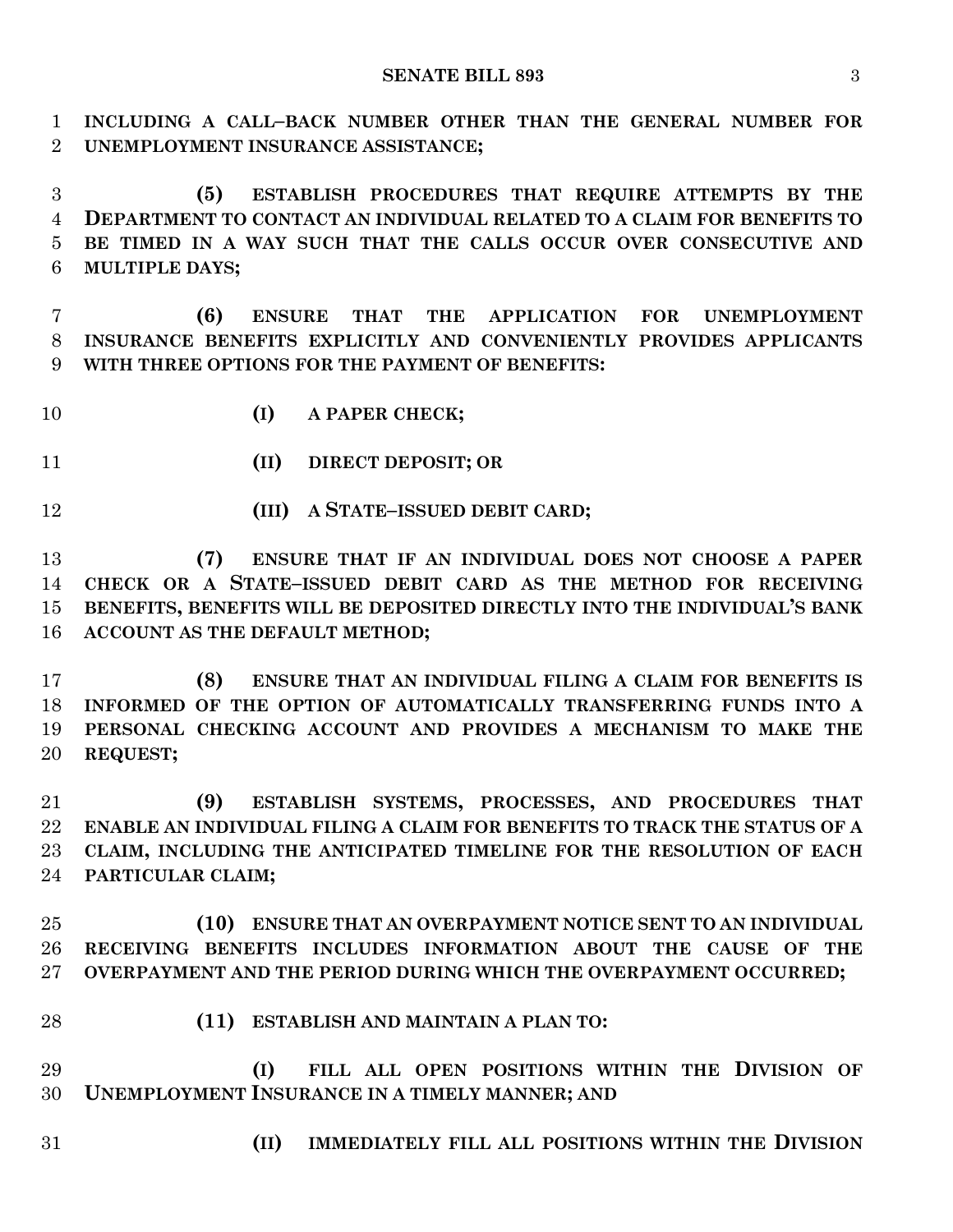| $\mathbf{1}$<br>$\overline{2}$ | OF UNEMPLOYMENT INSURANCE AND RAPIDLY EXPAND PERSONNEL IN RESPONSE<br>TO A CRISIS;                                                                                                                                 |
|--------------------------------|--------------------------------------------------------------------------------------------------------------------------------------------------------------------------------------------------------------------|
| 3<br>$\overline{4}$            | ESTABLISH AND MAINTAIN A PLAN FOR ONGOING INVESTMENT IN<br>(12)<br>TECHNOLOGY;                                                                                                                                     |
| $\overline{5}$<br>6            | (13) ESTABLISH STANDARDS FOR THE TIMELY PROCESSING OF CLAIMS<br>FOR BENEFITS UNDER WHICH:                                                                                                                          |
| $\overline{7}$<br>$8\,$        | 92% OF CLAIMS ARE COMPLETED WITHIN 21 DAYS AFTER<br>(I)<br>RECEIPT OF THE INITIAL APPLICATION; AND                                                                                                                 |
| 9<br>10                        | (II) 97% OF CLAIMS THAT REQUIRE ADJUDICATION ARE<br>RESOLVED WITHIN 8 WEEKS AFTER RECEIPT OF THE INITIAL APPLICATION;                                                                                              |
| 11<br>12<br>13                 | (14)<br>ESTABLISH A SINGLE POINT OF<br><b>CONTACT</b><br><b>THE</b><br><b>WITHIN</b><br>DEPARTMENT TO OVERSEE AND PRIORITIZE THE RESOLUTION OF CLAIMS THAT<br>HAVE NOT BEEN COMPLETED WITHIN 8 WEEKS;              |
| 14<br>15                       | $(15)$ (I)<br>TRACK THE PERCENTAGE OF LAID-OFF WORKERS WHO FILE<br>FOR UNEMPLOYMENT INSURANCE BENEFITS;                                                                                                            |
| 16<br>17                       | ESTABLISH A GOAL FOR AN UNEMPLOYMENT INSURANCE<br>(II)<br><b>RECIPIENCY RATE; AND</b>                                                                                                                              |
| 18<br>19<br>20                 | PUBLISH ON A QUARTERLY BASIS ON THE DEPARTMENT'S<br>(III)<br>WEBSITE THE PERCENTAGE OF LAID-OFF WORKERS WHO FILE FOR BENEFITS AND<br>THE RECIPIENCY RATE:                                                          |
| 21<br>22<br>$23\,$             | (16) ON OR BEFORE JULY 1, 2021, AND EACH JULY 1 THEREAFTER,<br>CONTRACT WITH AN EXTERNAL CUSTOMER SERVICE QUALITY EVALUATION VENDOR<br><b>TO MEASURE:</b>                                                          |
| 24<br>25<br>26                 | (I)<br>CLARITY AND ORGANIZATION<br><b>THE</b><br>OF<br><b>ALL</b><br><b>PUBLIC</b><br>COMMUNICATIONS INCLUDING MATERIALS POSTED ON THE DEPARTMENT'S<br>WEBSITE OR MOBILE APPLICATION;                              |
| $27\,$<br>28<br>29             | (II)<br><b>ACHIEVEMENT</b><br>OF<br>THE<br>THE<br><b>CUSTOMER</b><br><b>SERVICE</b><br>STANDARDS REQUIRED UNDER THIS SUBSECTION AND THE DEPARTMENT'S PLAN TO<br>IMPLEMENT THE REQUIREMENTS OF THIS SUBSECTION; AND |
| 30<br>$31\,$                   | (III)<br><b>OTHER</b><br><b>CUSTOMER</b><br><b>METRICS</b><br><b>SERVICE</b><br><b>THAT</b><br><b>THE</b><br>DEPARTMENT AND THE VENDOR AGREE ARE IMPORTANT; AND                                                    |

**SENATE BILL 893**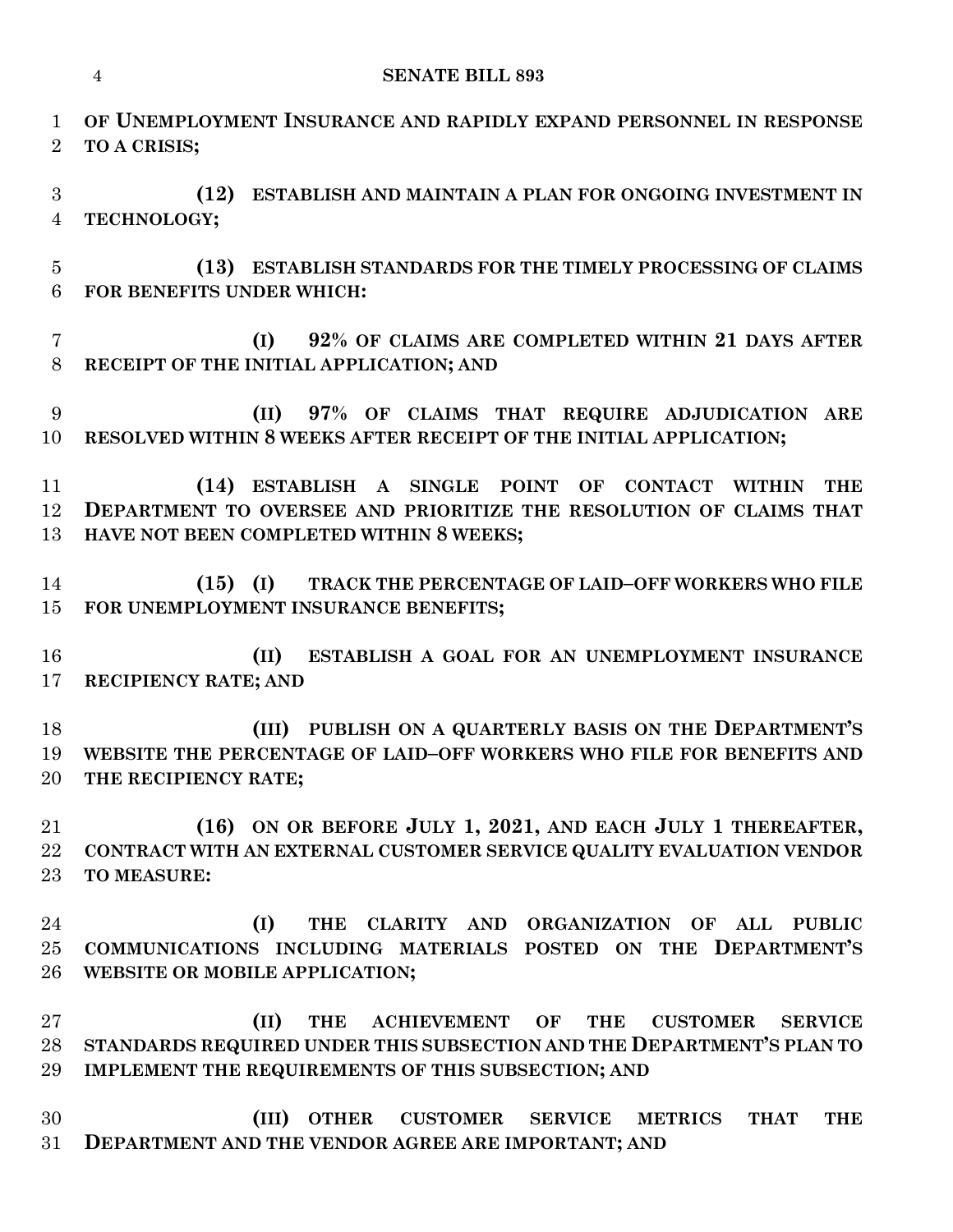**(17) ENSURE THAT SUFFICIENT HIRING AND CONTRACTING IS CARRIED OUT IN ORDER TO IMPLEMENT THE REQUIREMENTS OF THIS SUBSECTION.**

 **(B) (1) ON OR BEFORE SEPTEMBER 1, 2021, THE DEPARTMENT SHALL BEGIN IMPLEMENTING A SYSTEM THROUGH WHICH AN INDIVIDUAL WHO HAS FILED A CLAIM FOR BENEFITS MAY CONSENT, AS PART OF ANY WEEKLY CLAIM CERTIFICATION, TO THE SHARING OF RELEVANT COLLECTED INFORMATION BY THE DEPARTMENT WITH THE MARYLAND HEALTH BENEFIT EXCHANGE AND THE MARYLAND DEPARTMENT OF HEALTH TO DETERMINE WHETHER THE INDIVIDUAL QUALIFIES FOR FREE OR LOW–COST HEALTH INSURANCE AND, IF SO, TO HELP THE INDIVIDUAL ENROLL.**

 **(2) BEFORE THE SYSTEM DESCRIBED IN PARAGRAPH (1) OF THIS SUBSECTION BEGINS TO OPERATE, THE DEPARTMENT SHALL ENTER INTO A MEMORANDUM OF UNDERSTANDING WITH THE MARYLAND HEALTH BENEFIT EXCHANGE AND THE MARYLAND DEPARTMENT OF HEALTH THAT ENABLES THE SYSTEM TO OPERATE IN COMPLIANCE WITH ALL APPLICABLE STATE AND FEDERAL REQUIREMENTS RELATED TO PRIVACY, DATA SECURITY, AND FUNDING.**

 **(3) THE CONSENT REQUEST DESCRIBED IN PARAGRAPH (1) OF THIS SUBSECTION SHALL BE PROMINENTLY PLACED ON THE WEEKLY CLAIM CERTIFICATION FORM, USING LANGUAGE THAT CAN BE EASILY UNDERSTOOD BY THE MAJORITY OF INDIVIDUALS WHO QUALIFY FOR BENEFITS.**

 **(4) THE DEPARTMENT SHALL COOPERATE WITH THE MARYLAND HEALTH BENEFIT EXCHANGE AND THE MARYLAND DEPARTMENT OF HEALTH TO CLAIM THE MAXIMUM AMOUNT OF AVAILABLE FEDERAL FUNDING FOR THE ESTABLISHMENT AND OPERATION OF THE SYSTEM DESCRIBED IN PARAGRAPH (1) OF THIS SUBSECTION.**

 **(C) ON OR BEFORE DECEMBER 1 EACH YEAR, THE DEPARTMENT SHALL REPORT TO THE JOINT COMMITTEE ON UNEMPLOYMENT INSURANCE OVERSIGHT, IN ACCORDANCE WITH § 2–1257 OF THE STATE GOVERNMENT ARTICLE, ON THE IMPLEMENTATION OF THE REQUIREMENTS OF THIS SECTION.**

8–611.

 (k) (1) **[**The**] SUBJECT TO PARAGRAPH (3) OF THIS SUBSECTION, THE** Secretary may waive the charge of benefits paid to a claimant against the earned rating record of an employing unit if:

 (i) the benefits are paid to the claimant during a period in which the claimant is temporarily unemployed because the employing unit shut down due to a natural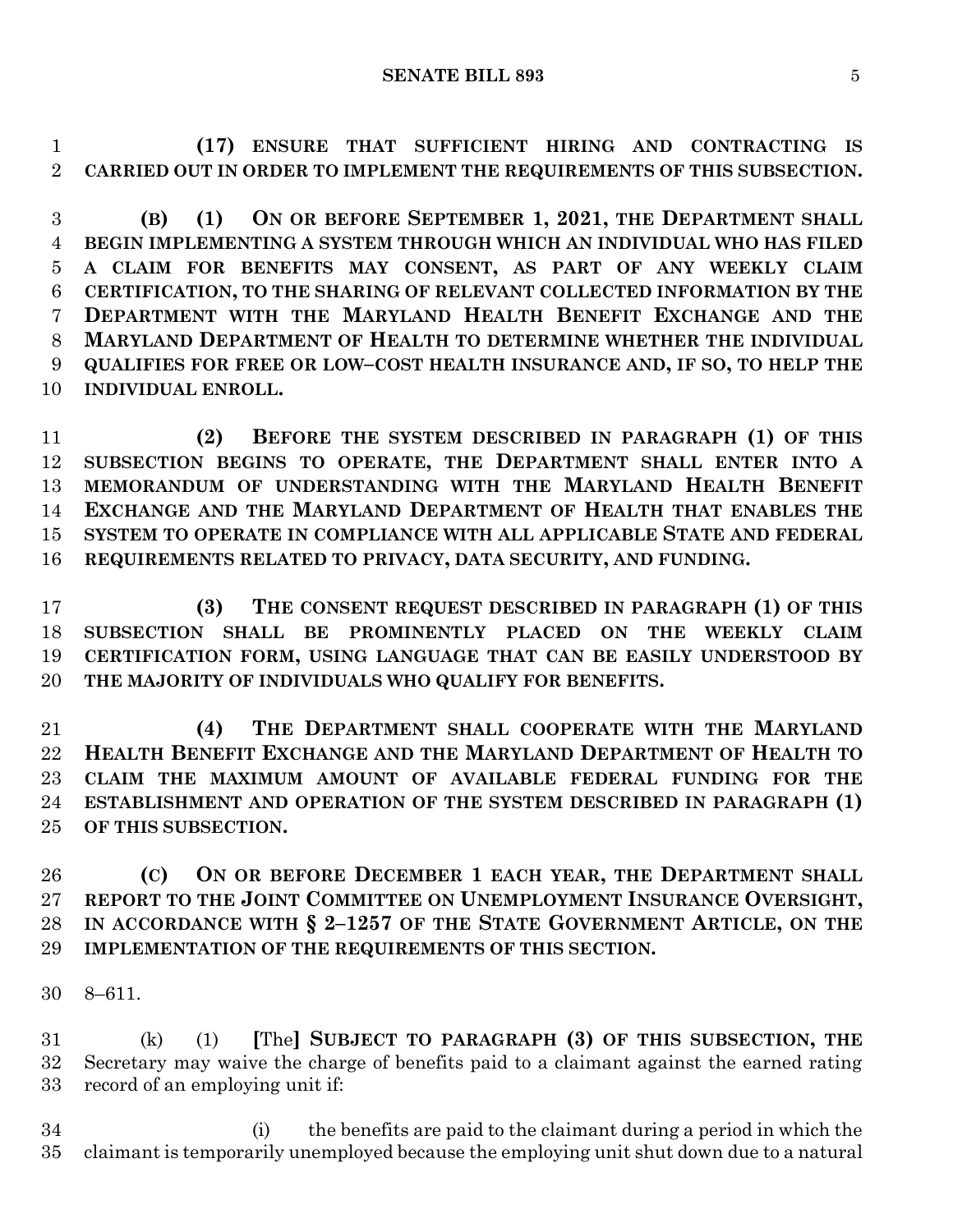|                       | $6\phantom{1}6$<br><b>SENATE BILL 893</b>                                                                                                                                                                                                                                               |  |  |  |  |
|-----------------------|-----------------------------------------------------------------------------------------------------------------------------------------------------------------------------------------------------------------------------------------------------------------------------------------|--|--|--|--|
| $\mathbf{1}$          | disaster; and                                                                                                                                                                                                                                                                           |  |  |  |  |
| $\boldsymbol{2}$<br>3 | the Governor declared a state of emergency due to the natural<br>(ii)<br>disaster.                                                                                                                                                                                                      |  |  |  |  |
| 4<br>$\overline{5}$   | If the Secretary waives the charge of benefits under paragraph (1) of<br>(2)<br>this subsection, the waiver may be in effect only until the earlier of:                                                                                                                                 |  |  |  |  |
| 6                     | 4 months after the natural disaster; or<br>(i)                                                                                                                                                                                                                                          |  |  |  |  |
| 7                     | the date the employing unit reopens.<br>(ii)                                                                                                                                                                                                                                            |  |  |  |  |
| 8<br>9<br>10<br>11    | (3)<br>(I)<br>THE SECRETARY SHALL WAIVE THE CHARGE OF BENEFITS<br>PAID TO A CLAIMANT AGAINST THE EARNED RATING RECORD OF AN EMPLOYING<br>UNIT IF THE BENEFITS WERE PAID TO THE CLAIMANT DURING A PERIOD IN WHICH<br>THE GOVERNOR HAS DECLARED A STATE OF EMERGENCY RELATED TO COVID-19. |  |  |  |  |
| 12<br>13              | (II)<br>IF THE SECRETARY IS REQUIRED TO WAIVE THE CHARGE OF<br>BENEFITS UNDER PARAGRAPH (3) OF THIS SUBSECTION:                                                                                                                                                                         |  |  |  |  |
| 14<br>15              | 1.<br>THE DEPARTMENT IS NOT REQUIRED TO CONFIRM<br>THE REASON FOR THE EMPLOYEE SEPARATING FROM EMPLOYMENT; AND                                                                                                                                                                          |  |  |  |  |
| 16<br>17              | 2.<br>THE SECRETARY MAY INVESTIGATE A DOCUMENTED<br><b>ACCUSATION OF FRAUD.</b>                                                                                                                                                                                                         |  |  |  |  |
| 18                    | $8 - 626.$                                                                                                                                                                                                                                                                              |  |  |  |  |
| 19<br>20<br>21        | [For] SUBJECT TO PARAGRAPH (2) OF THIS SUBSECTION, FOR each<br>(1)<br>(a)<br>calendar quarter, each employing unit shall submit to the Secretary a contribution and<br>employment report on or before the date that the Secretary sets.                                                 |  |  |  |  |
| 22<br>23<br>24        | (2)<br>FOR CALENDAR YEAR 2021, AN EMPLOYING UNIT MAY<br>(I)<br>ELECT TO DEFER SUBMITTING A CONTRIBUTION AND EMPLOYMENT REPORT FOR<br>THE CALENDAR QUARTERS ENDING ON MARCH 31, JUNE 30, AND SEPTEMBER 30.                                                                               |  |  |  |  |
| 25<br>26<br>27        | AN EMPLOYING UNIT THAT ELECTS TO DEFER THE<br>(II)<br>SUBMISSION OF A CONTRIBUTION AND EMPLOYMENT REPORT IN ACCORDANCE<br>WITH SUBPARAGRAPH (I) OF THIS PARAGRAPH:                                                                                                                      |  |  |  |  |
| 28<br>29<br>30        | 1.<br>SHALL SUBMIT THE REPORT ON OR BEFORE THE DATE<br>ON WHICH THE REPORT FOR THE CALENDAR QUARTER ENDING DECEMBER 31,<br>2021, IS DUE;                                                                                                                                                |  |  |  |  |
| 31                    | 2.<br>MAY NOT BE REQUIRED BY THE SECRETARY TO FILE                                                                                                                                                                                                                                      |  |  |  |  |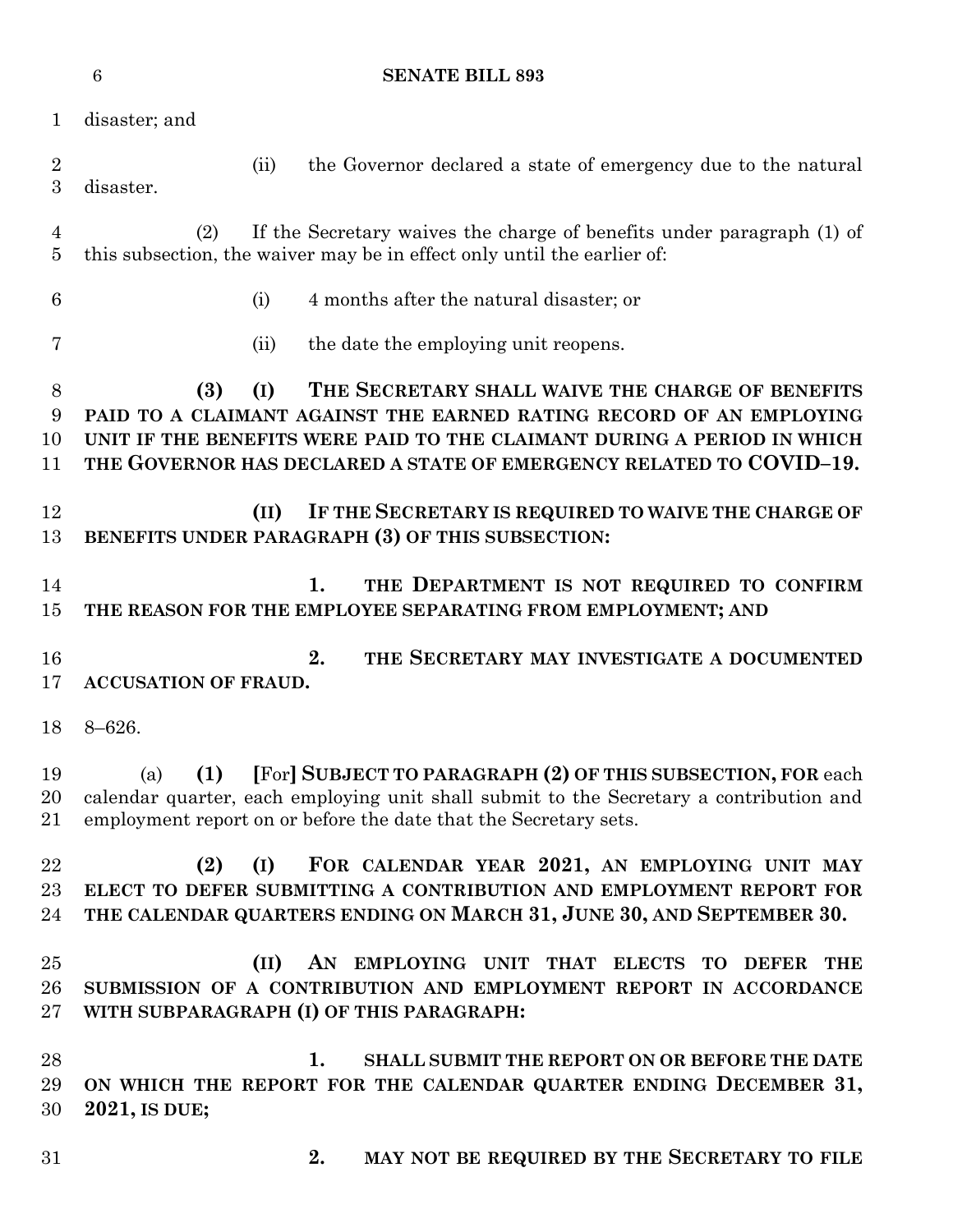#### **SENATE BILL 893** 7

#### **FOR AN EXTENSION; AND**

# **3. MAY NOT BE ASSESSED INTEREST UNDER § 8–628 OF THIS SUBTITLE FOR THE PERIOD FOR WHICH THE SUBMISSION IS DEFERRED.**

 (b) An employing unit shall include in a contribution and employment report information that the Secretary requires.

 (c) (1) An employing unit that fails to submit a contribution and employment report under this section is subject to a penalty of \$35 unless the Secretary waives the penalty for cause.

 (2) An employing unit that submits a check or other negotiable instrument in payment of any penalty under this subsection which is returned for insufficient funds is subject to an additional penalty of \$25.

8–628.

 (a) Except as provided in **[**§ 8–201.1**] §§ 8–201.1 AND 8–626** of this title, a contribution or reimbursement payment that is due and unpaid shall accrue interest at the rate of 1.5% per month or part of a month from the date on which it is due until the Secretary receives the contribution or payment in lieu of contributions and the interest.

 (b) Notwithstanding subsection (a) of this section, except as provided in § 8–201.1 of this title, for any calendar year in which Table F is applicable under § 8–612(d)(6) of this subtitle, a contribution or reimbursement payment that is due and unpaid shall accrue interest at the rate of 0.5% per month or part of a month from the date on which it is due until the Secretary receives the contribution or payment in lieu of contributions and the interest.

 (d) (1) Except as provided in § 8–1207 of this title for the work sharing program and § 8–1604 of this title for the Self–Employment Assistance Program, an eligible claimant shall be paid a weekly benefit amount that is computed by:

 (i) determining the claimant's weekly benefit amount under this section;

 (ii) adding any allowance for a dependent to which the claimant is entitled under § 8–804 of this subtitle; and

 (iii) subtracting any wages exceeding **[**\$50**] \$300** payable to the claimant for the week.

(2) In computing benefits under this subsection, a fraction of a dollar shall

8–803.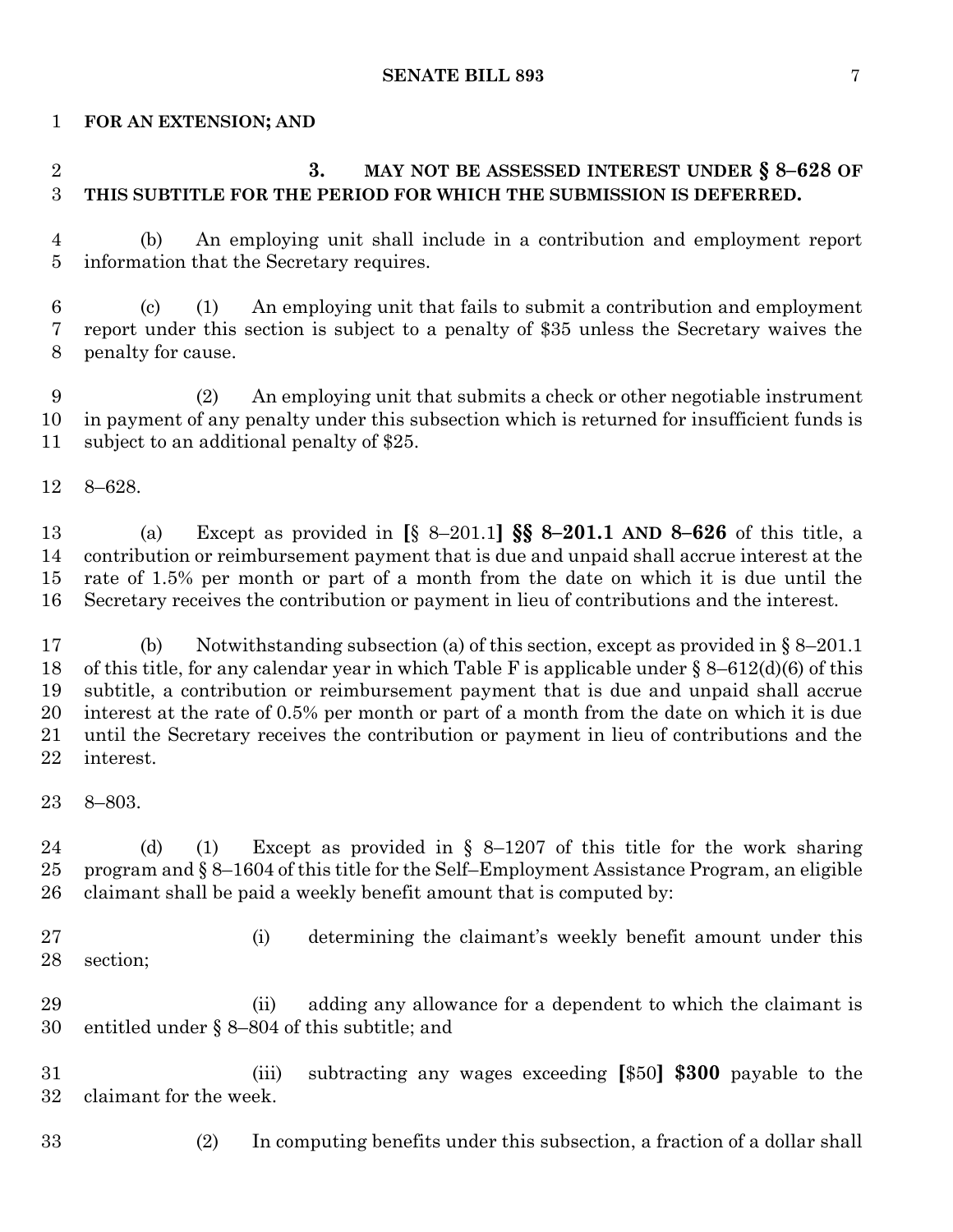be rounded to the next lower dollar.

 SECTION 2. AND BE IT FURTHER ENACTED, That, on or before March 1, 2021, the Maryland Department of Labor shall submit to the General Assembly, in accordance with § 2–1257 of the State Government Article, a detailed, comprehensive, and funded plan to ensure that call center staffing is adequate to allow an individual to reach a departmental employee or contractor to ask questions.

SECTION 3. AND BE IT FURTHER ENACTED, That:

 (a) The Maryland Department of Labor, in collaboration with the Office of the Attorney General and the Joint Committee on Unemployment Insurance Oversight, shall conduct a study related to the unemployment insurance program in the State.

- (b) The study shall:
- (1) examine changes to the experience rating process;

 (2) examine expanding eligibility for unemployment insurance to include individuals who leave their jobs:

 (i) for family reasons, including accompanying a spouse to a new work location or to fulfill a caregiving obligation; and

- 
- 17 (ii) due to job schedule volatility;

 (3) examine reducing or suspending the impact on an employer's experience rating when the employer establishes a work sharing agreement with the Department of Labor under Title 8, Subtitle 12 of the Labor and Employment Article;

- (4) (i) examine whether the State is appropriately applying the definition of employee to cover seasonal, temporary, and gig economy workers; and
- (ii) if needed, identify changes to law or new benefits programs to assist all seasonal, temporary, or gig economy workers;
- (5) examine increasing the maximum weekly benefit;
- (6) examine automatically increasing the maximum weekly benefit based on inflation or wage growth;
- (7) examine changes to the dependent allowance, including allowing the dependent allowance to be added to the maximum weekly benefit;

 (8) examine automatically increasing the dependent allowance based on inflation or wage growth;